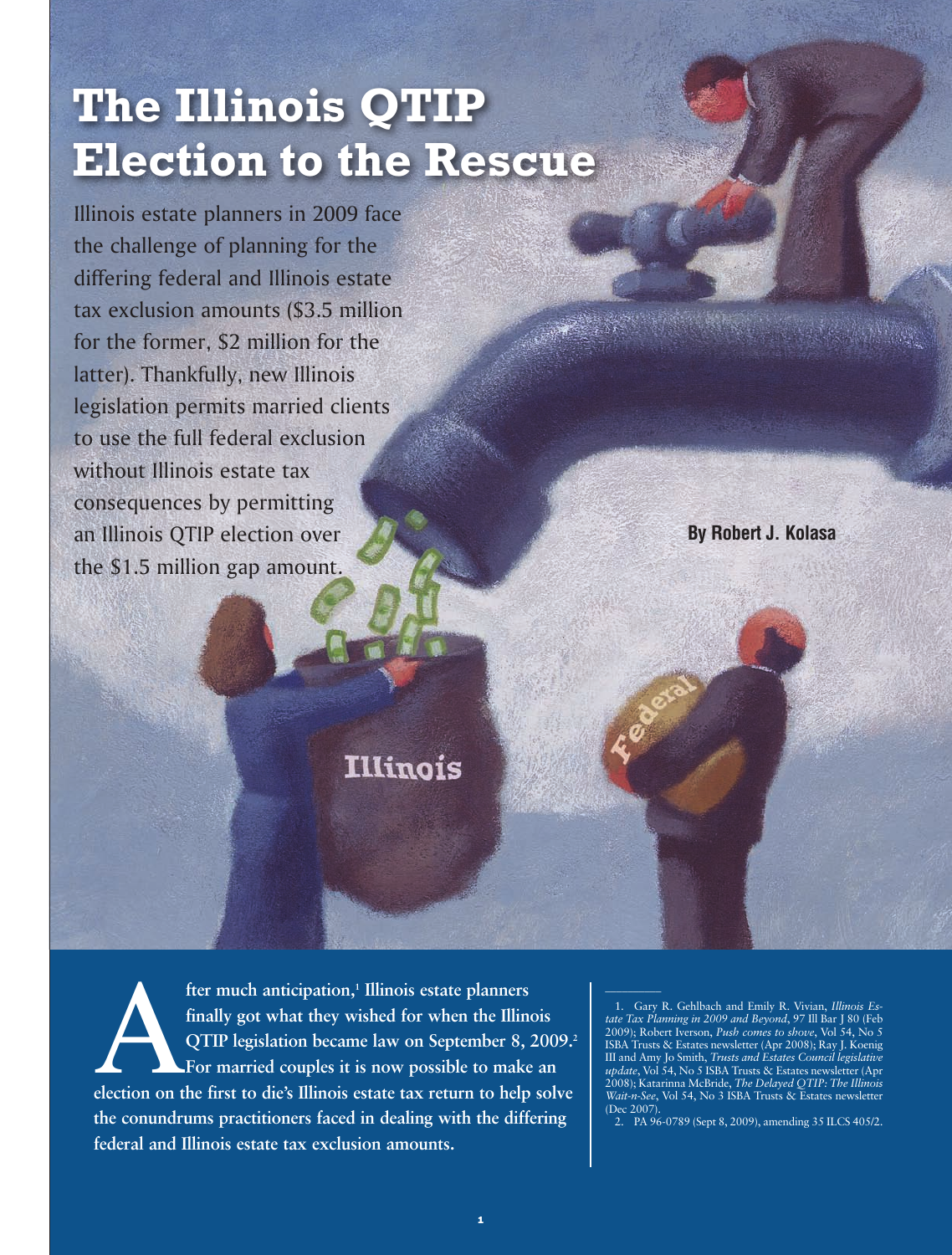The genesis of the new law dates to 2001, with the passage by Congress of the Economic Growth and Tax Relief Reconciliation Act of 2001 ("EG-TRRA").3 Prior to that time, Illinois was peaceably engaged in a form of revenue sharing with the federal government,

> **The Illinois QTIP allows the first deceased spouse's estate to use the \$3.5 million federal estate tax exclusion and defer Illinois estate tax on the \$1.5 million gap amount until the death of the surviving spouse.**

whereby Illinois estate taxes were based on the state death credit (the "2011 credit" computed under section 2011 of the Internal Revenue Code ("Code")). EGTRRA ended this arrangement by fully repealing the 2011 credit for tax years beginning in 2005.4

Rather than lose its rightful share of tax revenues, Illinois correspondingly amended its laws in 2003 (in a process known as "decoupling")<sup>5</sup> to provide that state estate taxes would continue to be based on the repealed 2011 credit taking into account a separate Illinois estate tax exclusion amount.<sup>6</sup> For tax years 2006-2008, the "frozen" \$2 million Illinois exclusion exactly matched the federal exclusion. However, for 2009 the excess of the newly increased \$3.5 million federal exclusion over the \$2 million Illinois exclusion produces a \$1.5 million differential (the "\$1.5 million gap amount") subject to Illinois estate taxes. For a fully funded \$3.5 million credit shelter trust in 2009, Illinois estate taxes of \$209,124 would be attributable to the \$1.5 million gap amount.

The day of reckoning for both the federal and Illinois estate tax systems is 2010. Under EGTRRA's bizarre "sunset" rule,7 the federal estate tax is fully repealed in 2010 but reinstated in 2011 adopting the pre-EGTRRA \$1 million federal estate tax exclusion. In the absence of legislative intervention, the existing Illinois statutory scheme parallels

EGTRRA's sunset by providing no Illinois estate taxes for 2010, with a return in 2011 to the good old days of the \$1 million estate tax exclusion amount and 2011 credit computations.<sup>8</sup>

The problem with the sunset rule is that most estate planners believe that

federal legislation will soon prevent a return to the pre-EGTRRA estate tax rules. It is widely anticipated that the Obama administration will freeze or extend the \$3.5 million federal estate tax exclusion for years after 2009.

If this happens and the Illinois statute remains unchanged, the Illinois estate tax is repealed for years after 2009.<sup>9</sup> Illinois would then have to affirmatively act to maintain its estate tax. Many feel that Illinois estate taxes will somehow be preserved, although re-

peal is also a distinct possibility.

#### The problem addressed by the legislation

For years, fundamental estate tax planning for a married couple revolved around funding the credit shelter trust of the first to die ("first deceased spouse") with assets equal to the federal estate tax exclusion amount. Full funding would prevent "wasting" the estate tax exclusion amount of the first deceased spouse, which could result in higher estate taxes upon the death of the surviving spouse. EGTRRA turned this planning on its head by encouraging states such as Illinois to decouple from the federal system and adopt differing estate tax exclusion amounts.

The 2009 mismatched federal and Illinois exclusions caused Illinois estate planners to worry about the following planning dilemma (which the Illinois QTIP legislation addresses). Should the credit shelter trust be funded with the full \$3.5 million estate tax exclusion amount, thereby generating \$209,124 in Illinois estate taxes? Or, is it better to fund the credit shelter trust with only \$2 million, thereby avoiding immediate Illinois estate taxation at the cost of not fully using the \$3.5 million federal exclusion?

The answer to the above query depended on predicting the size of the surviving spouse's estate to determine if it

would be beneficial to incur Illinois estate taxes on the \$1.5 million gap amount. If the surviving spouse would eventually be subject to federal estate taxes using the lower \$2 million state exclusion in the first deceased spouse's estate, the family probably would be better off increasing the credit shelter trust to \$3.5 million and paying the much lower Illinois estate taxes at the death of the first deceased spouse.

The Illinois QTIP allows the first deceased spouse's estate to use the \$3.5 million federal estate tax exclusion and defer Illinois estate tax on the \$1.5 million gap amount until the death of the surviving spouse. The sidebar on page 614 shows that upon the death of the first deceased spouse, \$3.5 million of the federal estate tax exclusion is used, compared to \$2 million of the Illinois exclusion. The \$1.5 million gap amount is subject to a QTIP election for Illinois purposes only (the "Illinois QTIP election"), which avoids Illinois estate taxation of such amount.

That funding scheme optimally uses the differing federal and Illinois estate tax exclusion amounts. Upon the surviving spouse's death, Illinois estate taxes are assessed on the marital trust and the property subjected to the Illinois QTIP election ("gap trust assets"), while only

4. Code section 2011(b)(2).

 $\overline{\phantom{a}}$ 

5. PA 93-0030 (June 20, 2003), amending 35 ILCS 405/2, 3, 5, 6, 7, 8 and 10. Generally see David A. Berek, *Illinois' New Estate-Tax Law*, 91 Ill Bar J 465 (Sept 2003); Susan T. Bart, *This Is Me Leaving You: Illinois Departs from the Federal Estate Tax Scheme*, 92 Ill Bar J 20 (Jan 2004); Jason S. Ornduff, *The Illinois Estate Tax - One Year Later*, CBA Record 28 (Sept 2004).

6. Code section 2011(e) directs the Illinois estate tax to constitute the lower of the amount circularly computed under the 2011 Table, or Federal estate taxes due using a \$2 million exclusion amount. This calculation encourages lifetime gifts which may not be taken into account in the Illinois estate tax base. See Robert J. Kolasa, *How to Use Gifts to Reduce Illinois Estate Taxes*, 96 Ill Bar J 580 (Nov 2008), Robert J. Kolasa, Letters, *Erratum*, 97 Ill Bar J 115 (Mar 2009).

7. EGTRRA section 901. See Howard M. Zaritsky, *Waiting out EGTRRA's Sunset Period* (Warren, Gorham  $\&$  Lamont 2004), for a thorough discussion with forms relating to EGTRRA's sunset rule.

8. 35 ILCS 405/2(c), which generally sets the Illinois estate tax after Dec 31, 2009, to the "credit allowable" under Code section 2011 or section 2604.

If the EGTRRA sunset does not occur under 35 ILCS 405/2 there would be no "credit allowable" under Code section 2011 or section 2604, effectively repealing the Illinois estate tax.

*Robert J. Kolasa <robert@kolasalaw. com> is a Lake Forest sole practitioner and CPA who holds an LLM in taxation from Georgetown University Law Center. Before entering private practice he was an attorney for the IRS Office of Chief Counsel in Washington, DC.*

<sup>3.</sup> Pub L No 107-16 (June 7, 2001).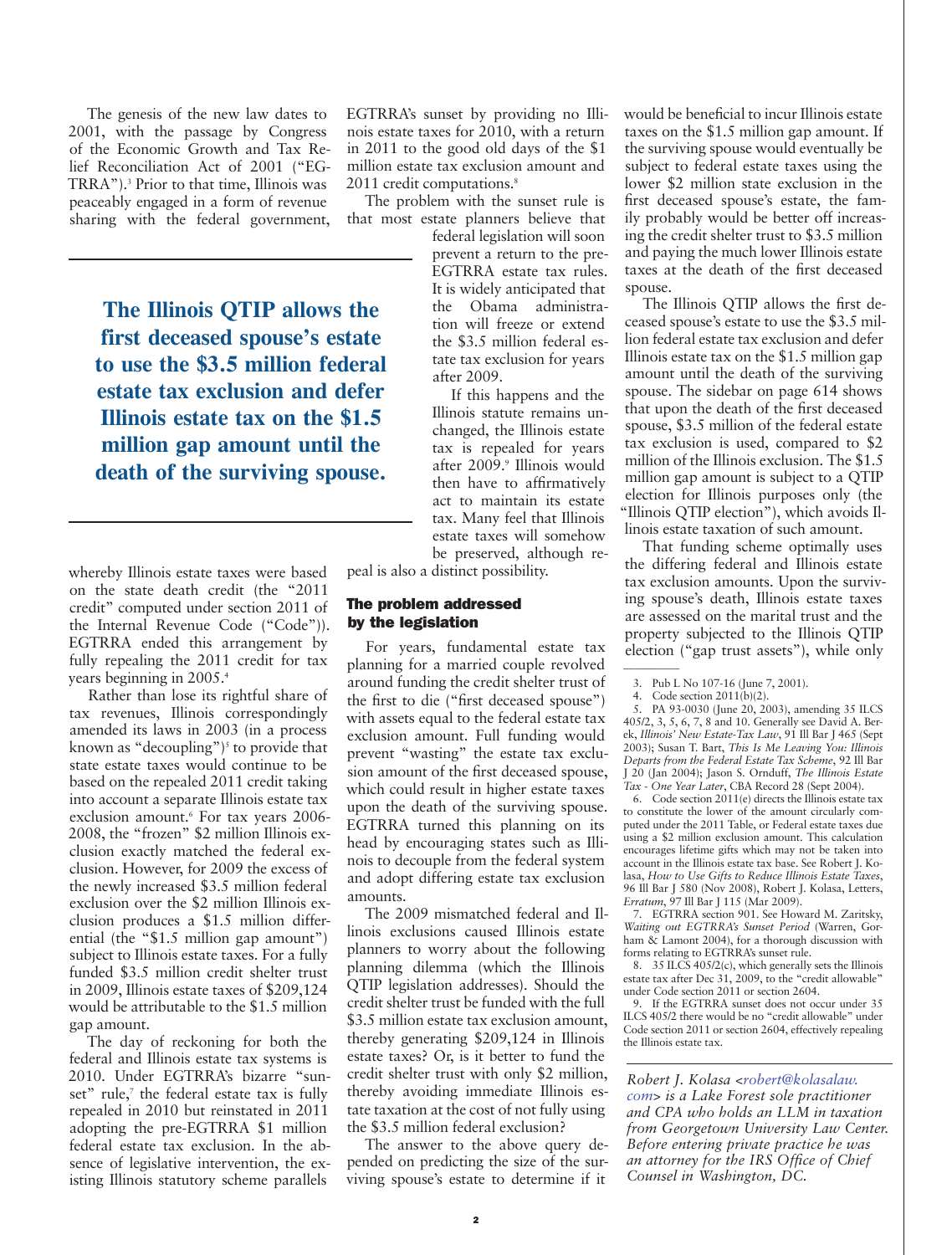the marital trust is subject to federal estate taxation.

# The Illinois QTIP election

The language of the new law relating to making the Illinois QTIP election<sup>10</sup> reads as follows.

The person required to file the Illinois return may elect on a timely filed Illinois return a marital deduction for qualified terminable interest property under Section 2056(b)(7) of the Internal Revenue Code for purposes of the Illinois estate tax that is separate and independent of any qualified terminable interest property election for federal estate tax purposes. For purposes of the Illinois estate tax, the inclusion of property in the gross estate of a surviving spouse is the same as under Section 2044 of the Internal Revenue Code.

The statutory scheme revolves around the concept of "qualified terminable interest property" (commonly known as "QTIP"), which is defined as a subset of marital deduction trusts under Code section 2056(b)(7). In general, a QTIP trust must provide that: (1) all trust income is paid to the surviving spouse; (2) no one other than the surviving spouse can receive principal distributions from the trust; (3) trust income cannot be terminated by remarriage or any other event; (4) the spouse must have the power to require that non-income producing assets be reinvested to produce reasonable income; $11$  and (5) the spouse must be a United States citizen.

QTIP trusts are a staple of estate planning form books, and qualifying drafting language is readily available. The IRS has promulgated extensive regulatory rules defining the QTIP technical requirements,<sup>12</sup> so it should not be difficult to qualify for QTIP treatment. The Illinois Attorney General apparently agrees, having declared that the Illinois QTIP election "will follow Federal statutes and rules for treatment of such elected property as passing to the surviving spouse and inclusion for Illinois purposes on any Illinois Estate Tax Return of the surviving spouse."<sup>13</sup>

The newly revised 2009 Illinois estate tax return (Form 700, page 2) requires that a box be checked to make the Illinois QTIP election, along with insertion of an amount relating to such election. It would seem advisable in many cases that a separate exhibit to Form 700 be attached making a formula Illinois QTIP election.14

In the typical case where the Illinois

QTIP election provides a deduction for the \$1.5 million gap amount, a formula election ensures the optimal state marital deduction if asset valuations are changed upon audit. Form 700 aptly describes the Illinois QTIP election as the "additional amount in excess of Federal QTIP" (which is another way of stating the novelty of the new law, which per-

 $\overline{\phantom{a}}$ 

11. Treasury Regulation 20.2056(b)-5(f) and 20.2056(b)-7(h), example 2. Similarly, 35 ILCS 405/2, paragraph (b-1), provides that for Illinois QTIP trusts ...the trustee may not retain non-income producing as-

sets for more than a reasonable amount of time without the consent of the surviving spouse." This may be helpful for credit shelter trusts which were never originally drafted to qualify for QTIP treatment. Query whether a tax statute can constructively reform a trust if nonspousal beneficiaries object to this provision?

12. Treasury Regulation 20.2056(b)-7.

13. See the filing and payment instructions to Form 700 (for 2009 decedents), along with the "Estate Tax Instruction Sheet for 2009 Decedents" published by the Illinois Attorney General at http://www.illinois attorneygeneral.gov/publications/estatetax.html.

14. Treasury Regulation 20.2056(b)-7(b)(2); 20.2056(b)-7(h)(2), examples 7 and 8 (partial QTIP formula elections). Also see Jeffrey N. Pennell, 843-2nd Estates Gifts, and Trusts Portfolios, *Estate Tax Marital Deduction* (Tax Management 2007), A-83 to A-84, for a discussion of formula elections and examples which can be adapted for Illinois QTIPs.

|                                                          | <b>Federal</b>          | <b>Illinois</b>           |
|----------------------------------------------------------|-------------------------|---------------------------|
| <b>Total trust assets</b>                                | \$6,500,000             | \$6,500,000               |
| Marital trust*<br>(Federal & IL marital deductions)      | (\$3,000,000)           | (\$3,000,000)             |
| <b>IL QTIP Election</b><br>(IL marital deduction only)   | \$0                     | (I, 500, 000)             |
| <b>Taxable estate</b>                                    | \$3,500,000             | \$2,000,000               |
| <b>Federal estate tax exclusion</b>                      | (\$3,500,000)           |                           |
| Illinois estate tax exclusion                            |                         | ( \$2,000,000)            |
| <b>Estate taxes</b>                                      | \$0<br>=========        | \$0<br>==========         |
|                                                          |                         |                           |
| <b>Amount includible in surviving</b><br>spouse's estate | <b>Federal</b>          | <b>Illinois</b>           |
| <b>Illinois QTIP property**</b><br>("Gap Trust Assets")  | \$0                     | \$1,500,000               |
| Marital trust**                                          | \$3,000,000             | \$3,000,000               |
| Total includible amount                                  | \$3,000,000<br>======== | \$4,500,000<br>========== |

# How the Illinois QTIP election works: an example

 *\* Generated through marital trust funding formulas \*\*Presumes no growth between death of spouses*

<sup>10. 35</sup> ILCS 405/2 (b-1).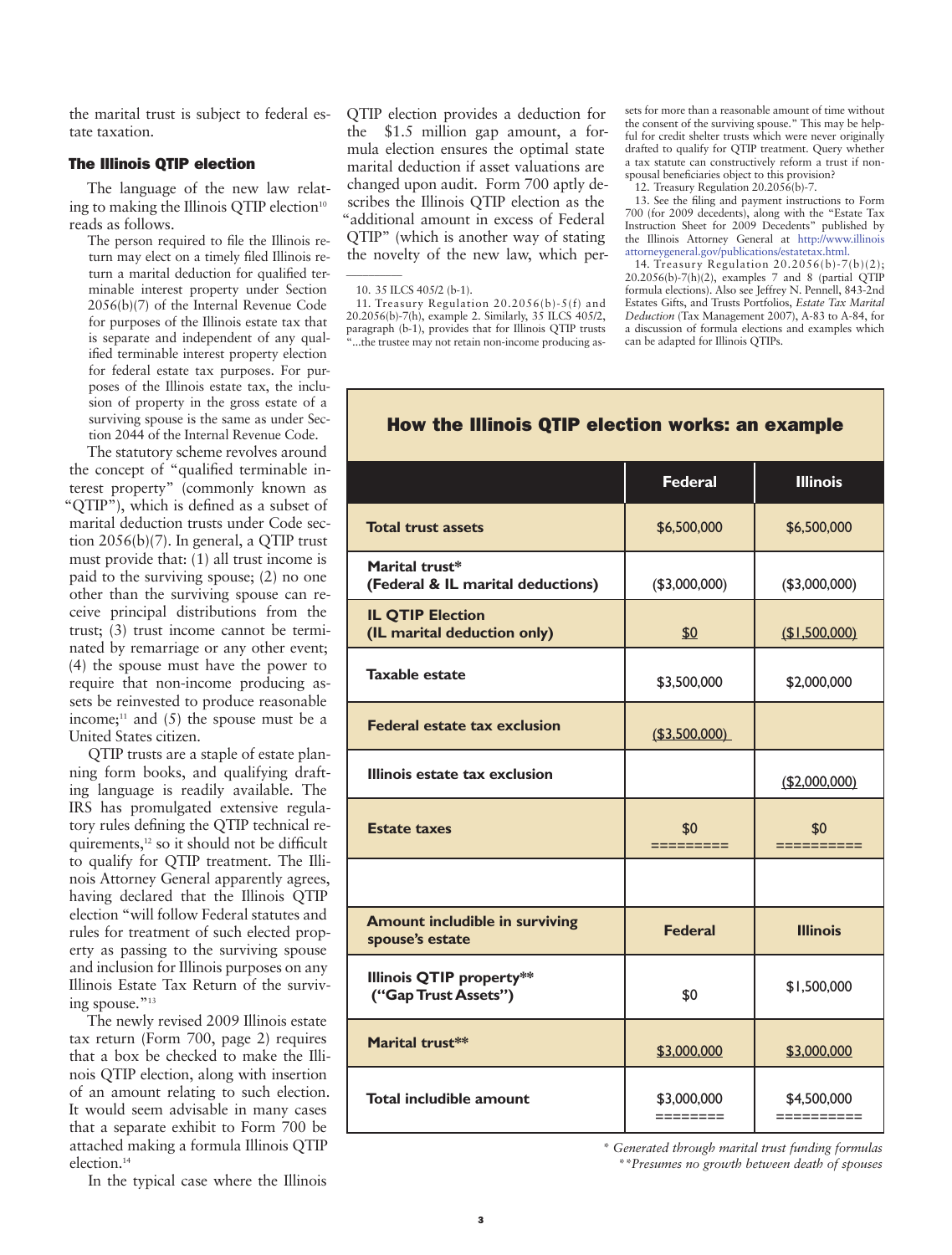mits a QTIP election for Illinois but not federal purposes).

The "sizzle" of a QTIP trust is that the executor has the discretion whether to make the election for all, none or a part of the QTIP trust. The election is inversely related to the size of the credit shelter trust – a higher amount of elected property increases the marital deduction, thereby decreasing the credit shelter trust, and vice versa. Accordingly, this planning technique gives the executor great flexibility in controlling how much estate tax should be paid in any given situation.

The statutory reference to Code section 2044 represents the cost of making the Illinois QTIP election.<sup>15</sup> This section generally provides that upon the death of the surviving spouse, the estate tax value of elected QTIP property is includible in the survivor's estate. For estates making an Illinois QTIP election to deduct the \$1.5 million gap amount, this means that the surviving spouse's estate would include the gap trust assets for Illinois,<sup>16</sup> but not federal, purposes.

If a QTIP election is only made to a portion of a trust ("partial QTIP" election), $17$  the amount includible in the surviving spouse's estate is generally equal to the value of the trust assets multiplied by the same percentage for which a QTIP deduction was taken in the first place.<sup>18</sup> For example, if the estate of the first deceased spouse elects a 40 percent QTIP election over a qualifying trust, 40 percent of the trust assets would also be includible in the survivor's estate upon his or her death.

Significantly, if the surviving spouse dies a non-Illinois resident, it is doubtful that Illinois will be able to collect estate taxes for gap trust assets (except to the extent such trust holds Illinois real estate).19 In effect, the migrating surviving spouse reaps the benefit of reduced Illinois estate taxes upon the death of the first deceased spouse (via the Illinois QTIP election), without the corresponding section 2044 estate tax inclusion. If the primary goal of the surviving spouse is to minimize overall estate taxes, changing residency to another state should avoid Illinois estate taxes on property subject to the Illinois QTIP election.

Use of the Illinois QTIP election may mean the loss of deducting the Illinois estate taxes attributable to gap trust assets in the surviving spouse's estate for federal purposes.20 Code section 2058 provides a deduction for state death taxes "in respect of any property included in the [federal] gross estate..." Since gap trust assets are *not* includible in the surviving spouse's estate for federal purposes, arguably state estate taxes related to such trusts are federally nondeductible. The lost 2058 deduction associated with the Illinois QTIP election under some scenarios will generate higher overall estate taxes (versus funding a \$3.5 million credit shelter trust and not making the Illinois QTIP election).<sup>21</sup>

Despite possible tax savings in not making the Illinois QTIP election, most qualifying estates will probably make such election to avoid paying a tax they can defer to a later date. This decision is further supported by hope of evading Illinois estate taxes altogether by the surviving spouse changing residency, consuming gap trust assets, or otherwise having a nontaxable estate, along with the eternal dream that the Illinois legislature will repeal Illinois estate taxes.

### Drafting for the mismatched federal and Illinois exclusions

The Illinois QTIP election dovetails with many existing trusts drafted before passage of the legislation, without the need for conforming amendments or specific reference to the Illinois statute in the underlying documents. The following are some common drafting techniques that will enable you to use the Illinois QTIP election to take advantage of both the \$3.5 million federal and \$2 million Illinois estate tax exclusion amounts.

**\$2 million credit shelter trust with QTIP marital trust.** The credit shelter trust funding formula (pecuniary or fractional) is based on the largest amount that can pass free without *federal and state estate taxes* (i.e., the \$2 million Illinois estate tax exclusion). The balance

# More on the QTIP

For more on the QTIP, see Jason S. Ornduff's article *The new Illinois QTIP election: answers to your question and more questions* in the November 2009 ISBA Trusts and Estates newsletter, online at www.isba.org/Sections/trustsestates/11-09.html.

of the estate passes to a residuary QTIP trust, allowing the executor to make a QTIP election to zero out federal estate taxes (a disclaimer of property may also suffice) $22$  and an Illinois QTIP election over the \$1.5 million gap amount. After EGTRRA, numerous estate plans adopted this formula provision to ensure that no Illinois estate taxes would be incurred upon the death of the first deceased spouse.

**\$3.5 million credit shelter trust.** The credit shelter trust funding formula (pecuniary or fractional) is based on the largest amount which could pass free without *federal estate taxes* (i.e., \$3.5 million), leaving the balance to a residuary marital trust. If the credit shelter trust qualifies for QTIP treatment, the executor may make a partial Illinois QTIP election for the \$1.5 million gap amount portion of such trust. This structure was

 $\overline{\phantom{a}}$ 

16. Form 700 (for 2009 decedents) does not have a line to reflect the addition of gap trust assets to the surviving spouse's tentative taxable estate, but presumably the form will eventually be revised to correct this omission.

17. For a trust for which a partial QTIP election has been made, severing the trust into QTIP and non-QTIP portions may make sense if the non-QTIP portion can be invested for growth and/or the QTIP portion consumed by the surviving spouse.

18. Treasury Regulation 20.2044-1(1)(d)(1).

19. See 35 ILCS 405/3, 1(a), which imposes the Illinois estate tax on transferred property having a tax situs within the State of Illinois. After a surviving spouse moves out of Illinois, it is hard to see how gap trust assets, excluding Illinois real estate, would have a situs in Illinois for estate tax purposes (admittedly, such trust would be subject to Illinois income taxes under 35 ILCS 5/1501(20)). Even if this point is disputed, the collection of Illinois estate taxes on out-of-state gap trust assets would probably be administratively difficult and impractical.

20. Catherine Grevers Schmidt and Jill Choate Beier, *Falling Into the Gap of State Death Taxes*, New York Law Journal (Jan 26, 2009).

21. Without the 2058 deduction, the Illinois estate taxes on gap trust assets are subject to federal estate taxes on the surviving spouse's death. If the surviving spouse is subject to federal estate taxes, the nondeductibility of Illinois estate taxes on gap trust assets may create higher taxes than if no Illinois QTIP election had been made and Illinois estate taxes paid on the \$3.5 million credit shelter trust. This tax cost is even higher if gap trust assets have appreciated since the death of the first deceased spouse. Moreover, if the Illinois QTIP election is not made, income on the credit shelter trust can be paid to nonspousal beneficiaries, thereby avoiding Illinois estate taxes on such income.

22. If trust assets are \$3.5 million or lower, no federal QTIP election would generally be made (unless the surviving spouse has few assets and it is desirable to include assets in the surviving spouse's estate for stepped up basis treatment upon his or her death).

<sup>15.</sup> The disposition of a spouse's QTIP interest under the federal rules (Code section 2519) results in the surviving spouse incurring a taxable gift of the entire QTIP trust. This is an anti-abuse rule intended to disallow the surviving spouse from disposing of his or her QTIP interest for a discounted price less than trust assets. Since Illinois does not impose a gift tax, it is unlikely a similar rule can be adopted for state inheritance purposes, thereby presenting some planning opportunities.